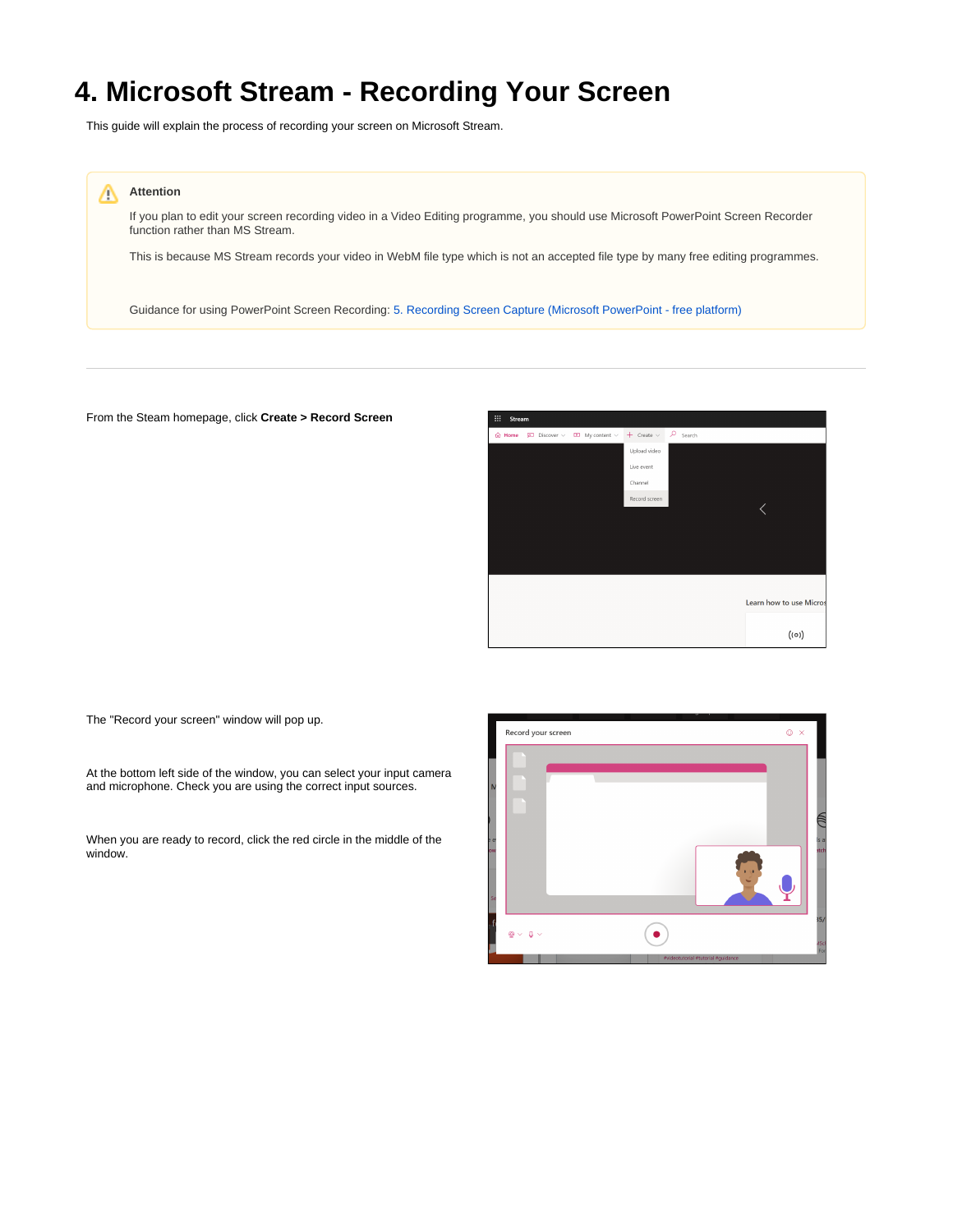

| <b>Your Entire Screen</b> | <b>Application Window</b>                                    | <b>Chrome Tab</b>                                                    |
|---------------------------|--------------------------------------------------------------|----------------------------------------------------------------------|
|                           | THE REAL PROPERTY AND RECEIVED<br>Control March 10, 2006 111 | IN BUILD BOTTO, THE TAXE BUILDE STATE CARDS TO<br><b>MARINE AREA</b> |
|                           |                                                              |                                                                      |
|                           |                                                              |                                                                      |
| Screen 1                  | Screen <sub>2</sub>                                          |                                                                      |
|                           |                                                              |                                                                      |
|                           |                                                              |                                                                      |
|                           |                                                              |                                                                      |

A new window will appear so you can choose what to record.

As with Zoom Screen Share, if you have multiple screens to choose from you can select from here.

You can also click to **Application Window** to choose a single programme window to record rather than your full screen.

When you are ready, click **Share.**

Your recording will begin after a countdown.

You can now present your video. If you have a camera enabled it will record this in the bottom right of the screen.

You can pause the recording at any time by clicking the pause button the middle of the window. Remember to click play to resume recording when you are ready to continue.

When you are finished, click **Next** on the right side of the window. This will stop your recording and move you to the next section.

After clicking **Next** you can play the video to review your recording.

You can click the left side to **Record Again** if you want to re-record your video. This will remove your current recording and you must start again.

If you are happy with your video click **Upload to Stream**.